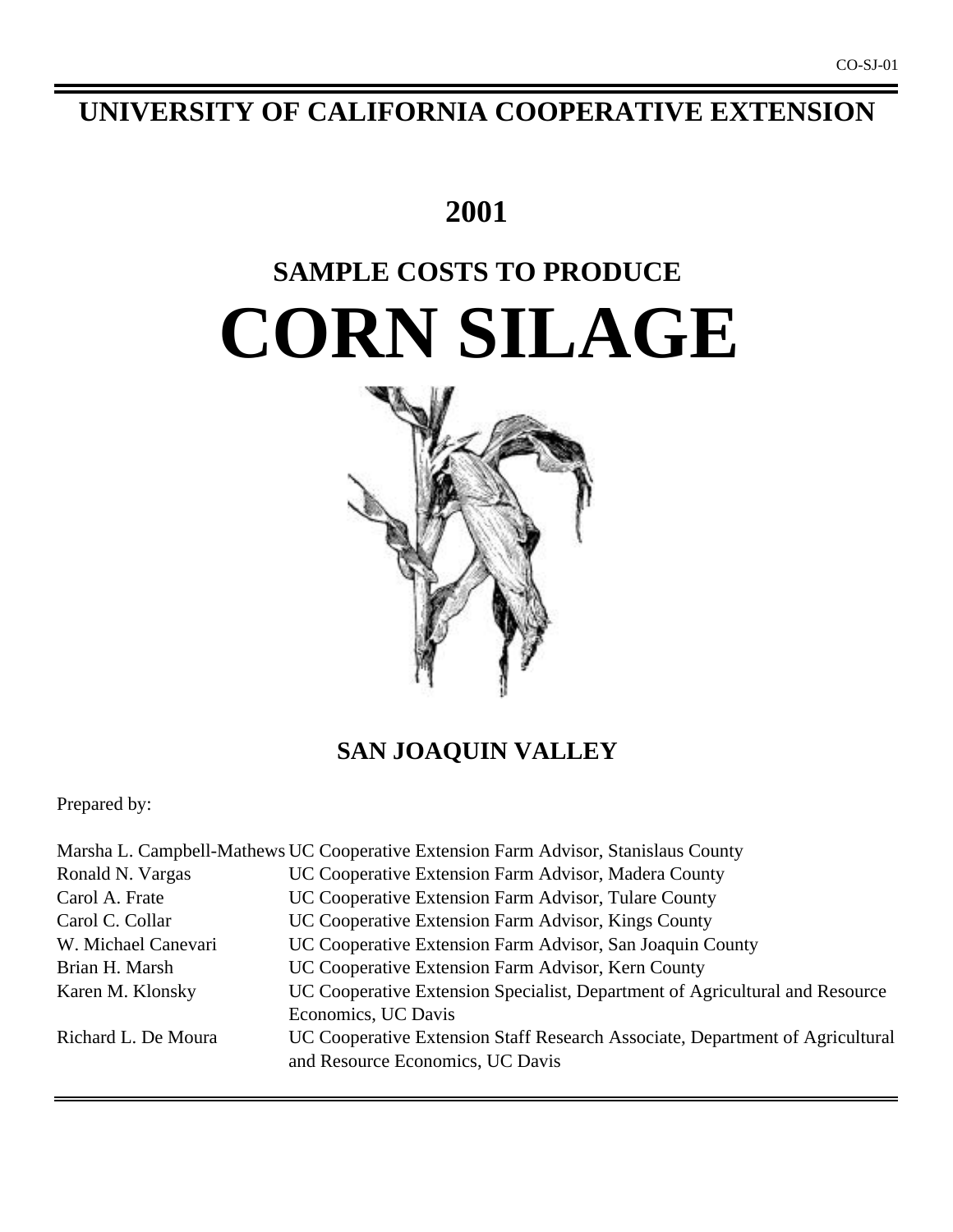# **UNIVERSITY OF CALIFORNIA COOPERATIVE EXTENSION**

# **SAMPLE COSTS TO PRODUCE CORN SILAGE San Joaquin Valley 2001**

# **STUDY CONTENTS**

| Table 4. WHOLE FARM ANNUAL EQUIPMENT, INVESTMENT and OVERHEAD COSTS 12 |  |
|------------------------------------------------------------------------|--|
|                                                                        |  |
|                                                                        |  |
|                                                                        |  |
|                                                                        |  |

# **INTRODUCTION**

Sample costs to produce corn silage in the San Joaquin Valley are shown in this study. The study is intended as a guide only, and can be used to make production decisions, determine potential returns, prepare budgets and evaluate production loans. Practices described are based on the production practices considered typical for this crop and region, but will not apply to every farm situation. Sample costs for labor, materials, equipment and custom services are based on current figures. A "*Your Costs*" column in Tables 1 and 2 is provided to enter your costs.

The hypothetical farm operations, production practices, overhead, and calculations are described under the assumptions. For additional information or an explanation of calculations used in the study call the Department of Agricultural and Resource Economics, University of California, Davis, California, (530) 752- 3589 or the local UC Cooperative Extension office.

Sample Cost of Production studies for many commodities are available and can be requested through the Department of Agricultural and Resource Economics, UC Davis, (530) 752-1515. Current studies can be downloaded from the department website http://coststudies.ucdavis.edu or obtained from the local county UC Cooperative Extension offices.

The University of California, in accordance with applicable Federal and State law and University policy, does not discriminate on the basis of race, color, national origin, religion, sex, disability, age, medical condition (cancer–related), ancestry, marital status, citizenship, sexual orientation, or status as a Vietnam-era veteran or special disabled veteran.

Inquiries regarding the University's nondiscrimination policies may be directed to the Affirmative Action Director, University of California, Agriculture and Natural Resources, 1111 Franklin, 6th Floor, Oakland, CA 94607-5200 (510) 987-0096.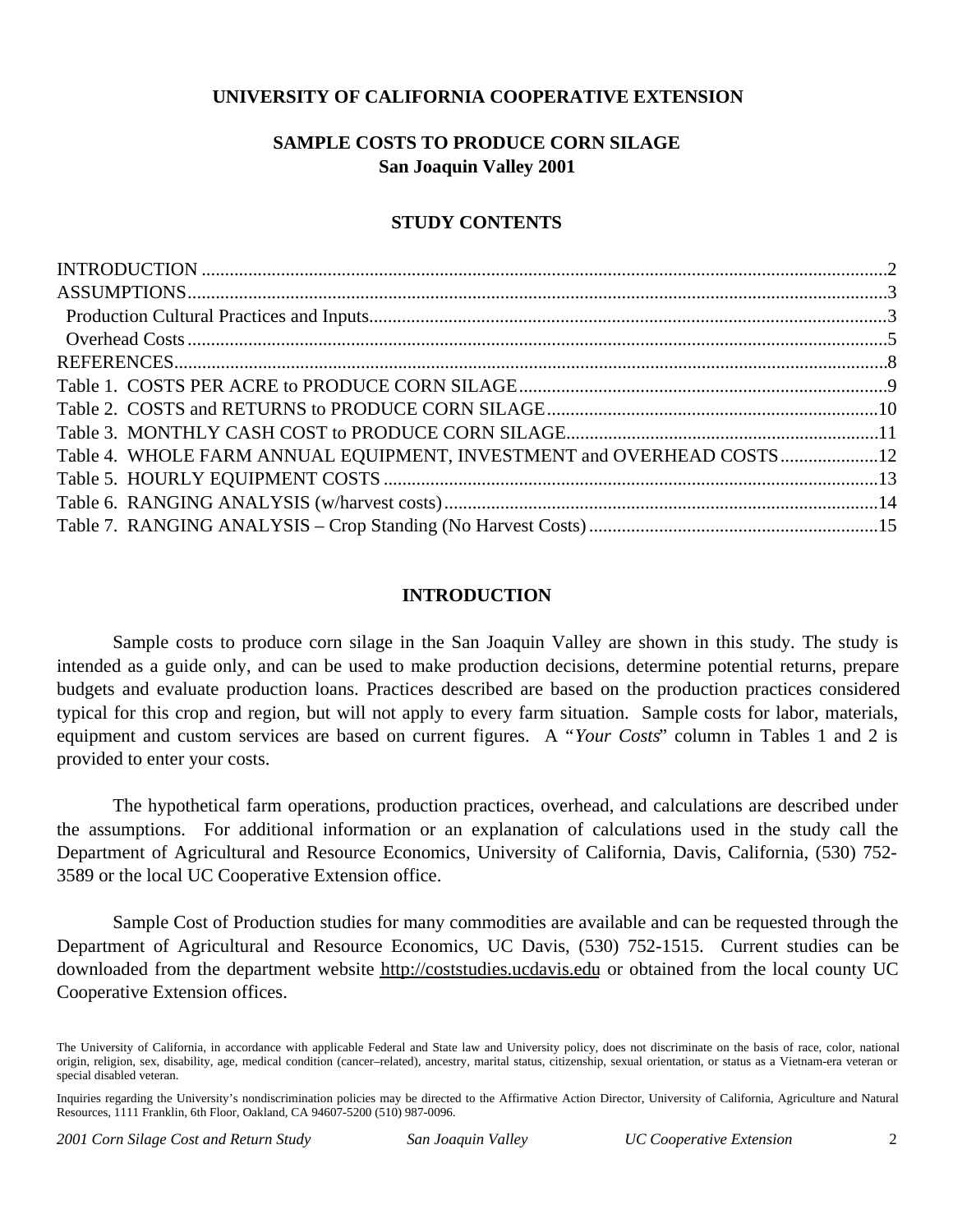# **ASSUMPTIONS**

The following assumptions refer to Tables 1 to 7 and pertain to sample costs to produce corn silage in the San Joaquin Valley. Practices described are not University of California recommendations, but represent production practices and materials considered typical of a well-managed planting in the San Joaquin Valley. Costs, materials, and practices in this study will not be applicable to all farms.Establishment and cultural practices vary among growers within the region and variations can be significant. *The use of trade names in this report does not constitute an endorsement or recommendation by the University of California nor is any criticism implied by omission of other similar products.*

**Farm.** The hypothetical farm consists of 300 non-contiguous acres of which 150 acres are rented and 150 owned by the grower. Single cropped corn silage is planted on the 150 acres of rented land. The grower owned 150 acres includes 10 acres occupied by buildings and homestead, and 140 acres planted to other crops.

# **Production Cultural Practices and Material Inputs**

Tables 1-3 show the costs associated with ground preparation, planting, growing, and harvesting corn silage.

**Single Cropped vs. Double Cropped.** Single cropped and double cropped corn silage have similar cultural practices, but planting and harvesting is later for double cropped silage and there will also be differences in pest control. Field preparations for single cropped silage begin in the early spring and the crop is harvested in September. Double-cropped silage often results in lower yields than single cropped. If the silage follows winter forage, 25% of the single crop rent is allocated to the forage.

**Land Preparation**. Land preparations begin in April by ripping the ground in two directions to fracture the soil and improve water infiltration. The fields are then disced to incorporate the previous crop residue and break up large dirt clods. Borders are pulled to make irrigation basins for the preirrigation. After irrigation the borders are knocked down and two passes are made with a finish or offset disc to prepare the seedbed. Ripping, discing, pulling and knocking down borders are done with either a 200 or 130 hp wheel tractor.

**Planting**. In May, the corn is planted on flat ground in 30 to 36-inch lines at a rate of 32,000 seeds per acre. A seed treatment for cutworms and complete fertilizer is put on at planting. A custom planter does the planting for \$15 per acre.

**Fertilization**. Growers should apply fertilizer or soil amendments after soil tests determine nutrient and pH levels. In this study, at planting a complete fertilizer (6-20-20) at 200 pounds per acre is applied. Additional nitrogen as anhydrous ammonia is applied with one June and two July irrigations at a rate of 60 pounds of nitrogen per acre per application. Potassium may be needed in deficient areas of the San Joaquin Valley, particularly the eastside of Stanislaus and Merced Counties, but is not included in this study.

**Irrigation**. The grower uses both well and surface water at an average cost of \$3.33 per acre-inch or \$40.00 per acre-foot. A preplant irrigation of eight acre-inches is made in March. The amount of water applied preplant will vary depending on soil type and moisture remaining from winter rains and previous crop.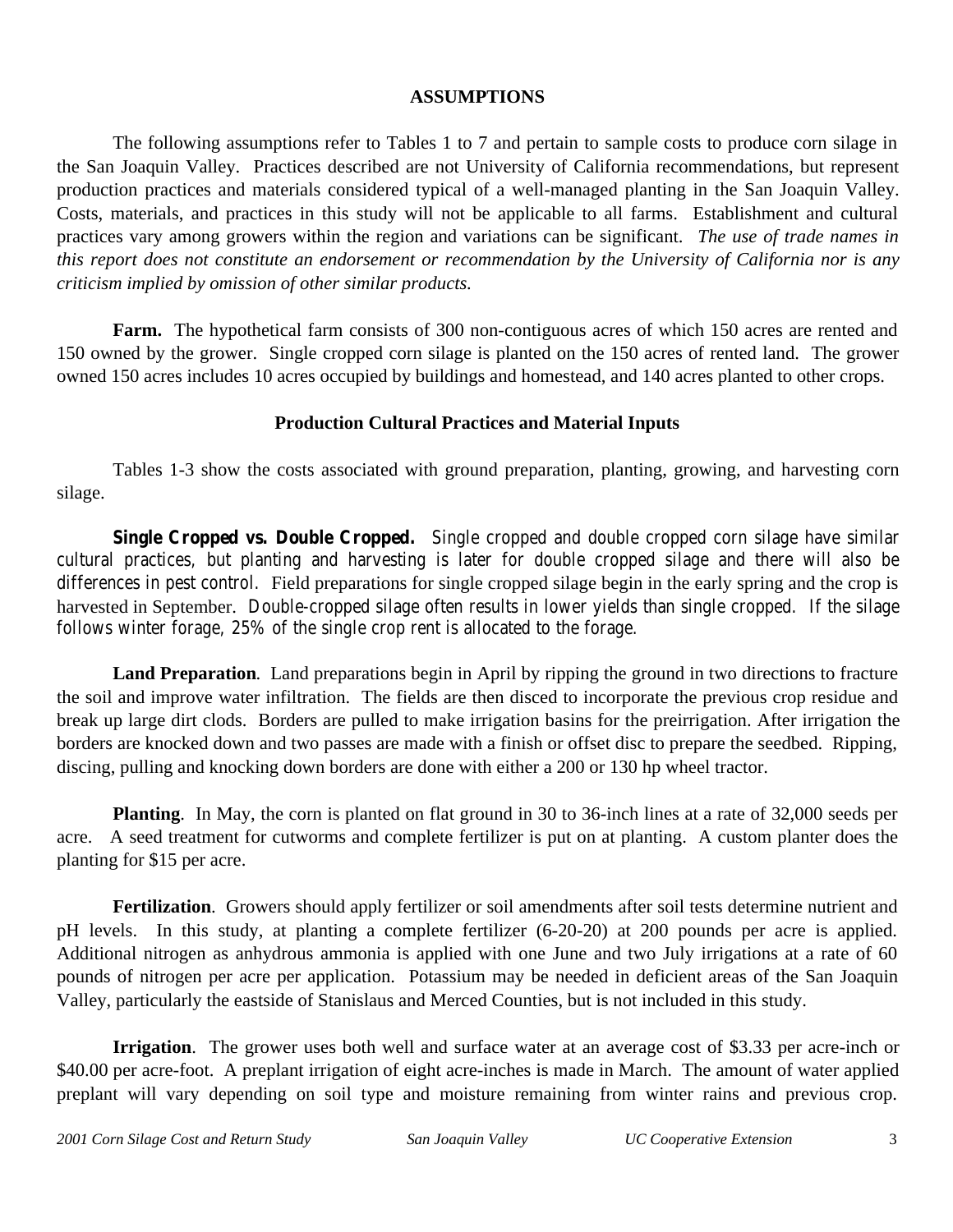Effective rainfall is not accounted for in this study. After planting, eight irrigations totaling 40 acre-inches of water are furrow run. Three of the irrigations, one in June and two in July, include nitrogen fertilizer injected into the water. Growing season irrigations start in June and end in September.

**Pest Management.** The pesticides and rates mentioned in this cost study are listed in UC *Integrated Pest Management Guidelines: Corn.* For more information on other available pesticides, pest identification, monitoring, and management visit the UC IPM website at www.ipm.ucdavis.edu. Written recommendations are required for many pesticides, and are made by licensed pest control advisors. For information on pesticide use permits, contact the local county agricultural commissioner's office.

*Weeds*. A preplant herbicide (Dual) is sprayed on the field prior to planting and incorporated with the final discing. Post plant weed control consists of mechanical and chemical practices. Shortly after planting, a post-emergent herbicide (Accent) is applied to maintain weed control until harvest. Normally, seven to eight days after the post-emergent herbicide application, the field is cultivated and furrowed.

*Insects.* Several insect and mite pests attack corn, but mites are the only one assumed to reach an economic threshold in this study. Monitoring is important for effective insect control and to minimize insect control costs. Mites are controlled with a custom application of an insecticide/miticide (Comite). An insecticide (Lorsban) is applied with the seed at planting for cutworm control.

**Harvest**. In September the corn is harvested, processed, hauled, and packed into a silage pit by a custom operator. The custom rate for harvesting, processing, hauling, and packing is \$7.00 per ton. Regular harvesting, which excludes the kernel processing is approximately \$0.50 to \$0.75 less. Growers or buyers bagging the silage should add \$5 per ton to their harvesting cost. Additional per ton per mile charges are incurred for hauls greater than two miles. Normally, non-dairy growers sell the crop standing and the buyer or dairy pays the harvesting cost.

If the grower harvests corn using their own equipment, harvest expense (custom harvest costs) is subtracted from harvest costs in Tables 1, 2, and 3. The cash cost for operating grower owned equipment is then added to the harvest costs and the cost of owning harvest equipment added to non-cash overhead.

**Yields**. The crop is assumed to yield 30 tons per acre at 70% moisture. Individual yields can range from 15 to 35 tons per acre in this region. The average annual county yields are shown in Table A.

|                   | Tube 11. Trends annual compilate fields and prices for selected country in the ban roaquin valid f |                               |        |                               |        |                      |        |                      |        |                               |  |  |  |  |
|-------------------|----------------------------------------------------------------------------------------------------|-------------------------------|--------|-------------------------------|--------|----------------------|--------|----------------------|--------|-------------------------------|--|--|--|--|
|                   |                                                                                                    | 1996                          |        | 1997                          |        | 1998                 |        | 1999                 |        | 2000                          |  |  |  |  |
| County            | ton/ac                                                                                             | $\frac{\text{S}}{\text{ton}}$ | ton/ac | $\frac{\text{S}}{\text{ton}}$ | ton/ac | $\frac{\sqrt{2}}{2}$ | ton/ac | $\frac{\sqrt{2}}{2}$ | ton/ac | $\frac{\text{S}}{\text{ton}}$ |  |  |  |  |
| San Joaquin       | 27.3                                                                                               | 21.00                         | 28.2   | 20.00                         | 28.2   | 20.00                | 28.2   | 18.00                | 28.9   | 18.00                         |  |  |  |  |
| <b>Stanislaus</b> | 26.2                                                                                               | 21.00                         | 27.2   | 21.00                         | 28.1   | 21.26                | 19.4   | 18.32                | 21.5   | 19.40                         |  |  |  |  |
| Merced            | 22.6                                                                                               | 21.78                         | 27.0   | 21.31                         | 24.5   | 19.51                | 27.7   | 19.25                | 27.8   | 19.59                         |  |  |  |  |
| Madera            | 27.0                                                                                               | 23.00                         | 26.0   | 22.00                         | 25.0   | 18.00                | 24.4   | 18.00                | 27.1   | 18.00                         |  |  |  |  |
| Fresno            | 24.9                                                                                               | 19.00                         | 25.6   | 24.00                         | 25.0   | 22.00                | 24.6   | 20.00                | 24.4   | 27.00                         |  |  |  |  |
| Tulare            | 23.0                                                                                               | 22.00                         | 24.8   | 19.50                         | 24.3   | 19.50                | 25.0   | 18.00                | 25.7   | 18.30                         |  |  |  |  |
| Kings             | 19.2                                                                                               | 21.80                         | 17.8   | 22.16                         | 24.4   | 18.84                | 26.0   | 16.83                | 25.4   | 14.24                         |  |  |  |  |

Table A. Average annual corn silage yields and prices for selected counties in the San Joaquin Valley

Source: Annual County Crop Reports, 1996-2000. <sup>1</sup> Field Prices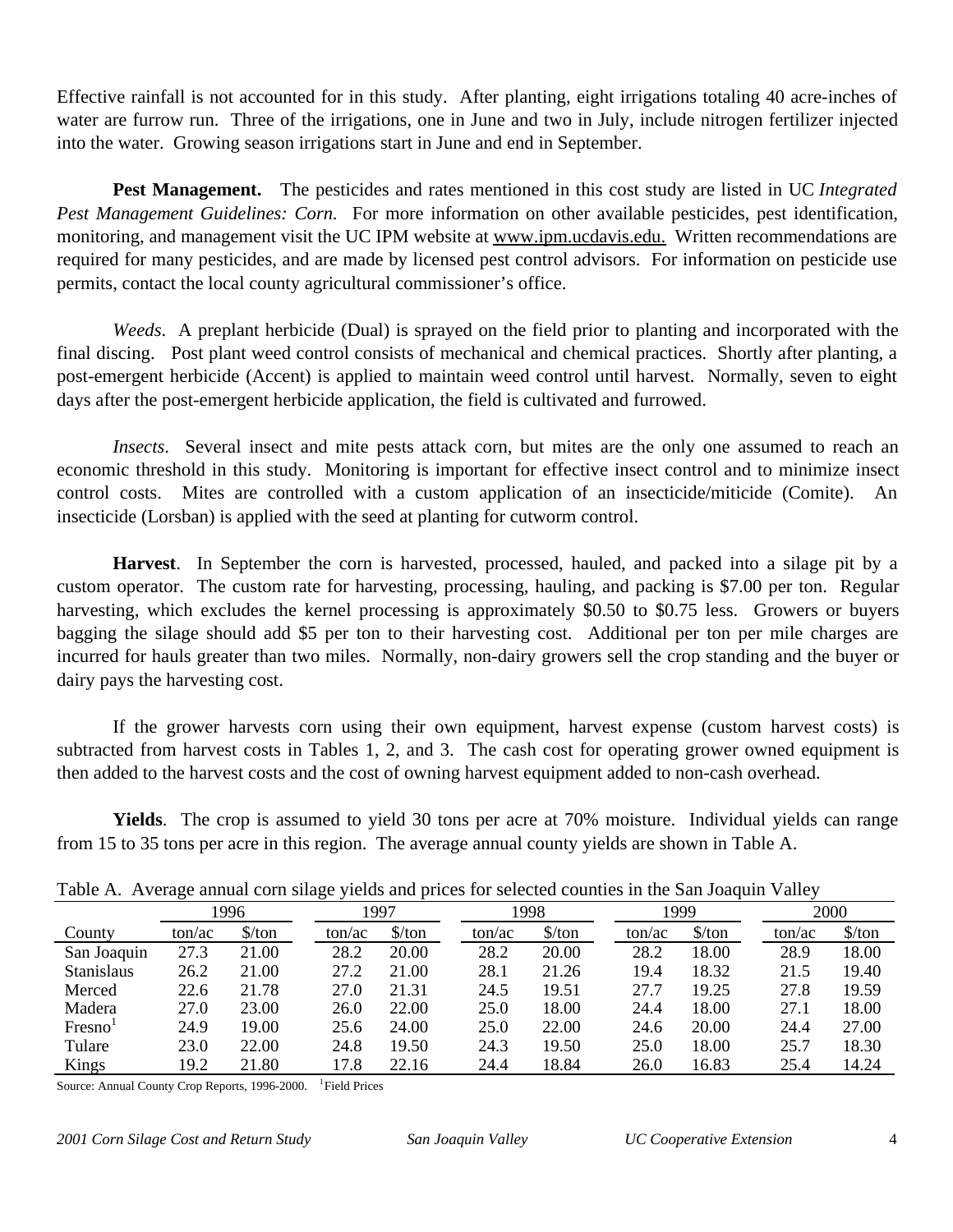**Returns**. Based on the current market, a price of \$21 per ton is used to calculate returns. Average annual county prices are shown in Table A. Table 6 and 7 show a range of grower returns over a range of yields. Table 6 shows net returns including harvest costs and Table 7 shows net returns when the crop is sold standing and harvest costs are incurred by the buyer.

**Labor**. Hourly wages for workers are \$7.80 per hour for labor and \$9.00 per hour for machine labor. Adding 34% for the employers share of federal and state payroll taxes, insurance, and other possible benefits gives the labor rates shown of \$10.47 for non-machine labor and \$12.06 per hour for machine labor. The labor hours for operations involving machinery are 10% higher than the machine hours to account for extra labor involved in equipment set-up, moving, maintenance and repair.

# **Overhead Costs**

**Cash Overhead**. Cash overhead consists of various cash expenses paid out during the year that are assigned to the whole farm and not to a particular operation. These costs include property taxes, interest on operating capital, office expense, liability and property insurance, and investment repairs. Cash overhead costs are included in Tables 1, 2, 3, and 4. Employee benefits, payroll taxes and workman's compensation insurance are included in labor costs and not under cash overhead.

*Property Taxes*. Counties charge a base property tax at the rate of 1% on the assessed value of the property including land, equipment, buildings, and improvements. In some counties special assessment districts exist and charge additional taxes on property. For this study, county taxes are calculated as 1% of the average value of the property. Average value equals new cost plus salvage value divided by 2 on a per acre basis. Land value is assumed to remain unchanged.

*Interest On Operating Capital.* Interest on operating capital is based on cash operating costs and is calculated monthly until harvest at a nominal rate of 10.51% per year. This interest rate is the going market cost of borrowed funds. The costs of postharvest operations are discounted back to the harvest month using a negative interest charge.

**Insurance.** Insurance for farm investments varies depending on the assets included and the amount of coverage. Property insurance provides coverage for property loss and is charged at 0.666% of the average value of the assets over their useful life. Liability insurance covers accidents on the farm and costs \$767 for the entire farm or \$2.56 per acre.

**Office Expense.** Office and business expenses are estimated at \$35 per acre. These expenses include office supplies, telephones, bookkeeping, accounting, legal fees, and miscellaneous overhead expenses

Land Rent. The cash rent for the land is \$200 per acre for a single crop. For double-cropped land with winter forage, \$150 would be allocated to the corn silage and \$50 to the winter forage. The land rented includes developed wells and irrigation system. Land rent appears as a cash overhead cost in Tables 1-4.

**Investment Repairs.** Annual repairs are calculated as 2% of the purchase price.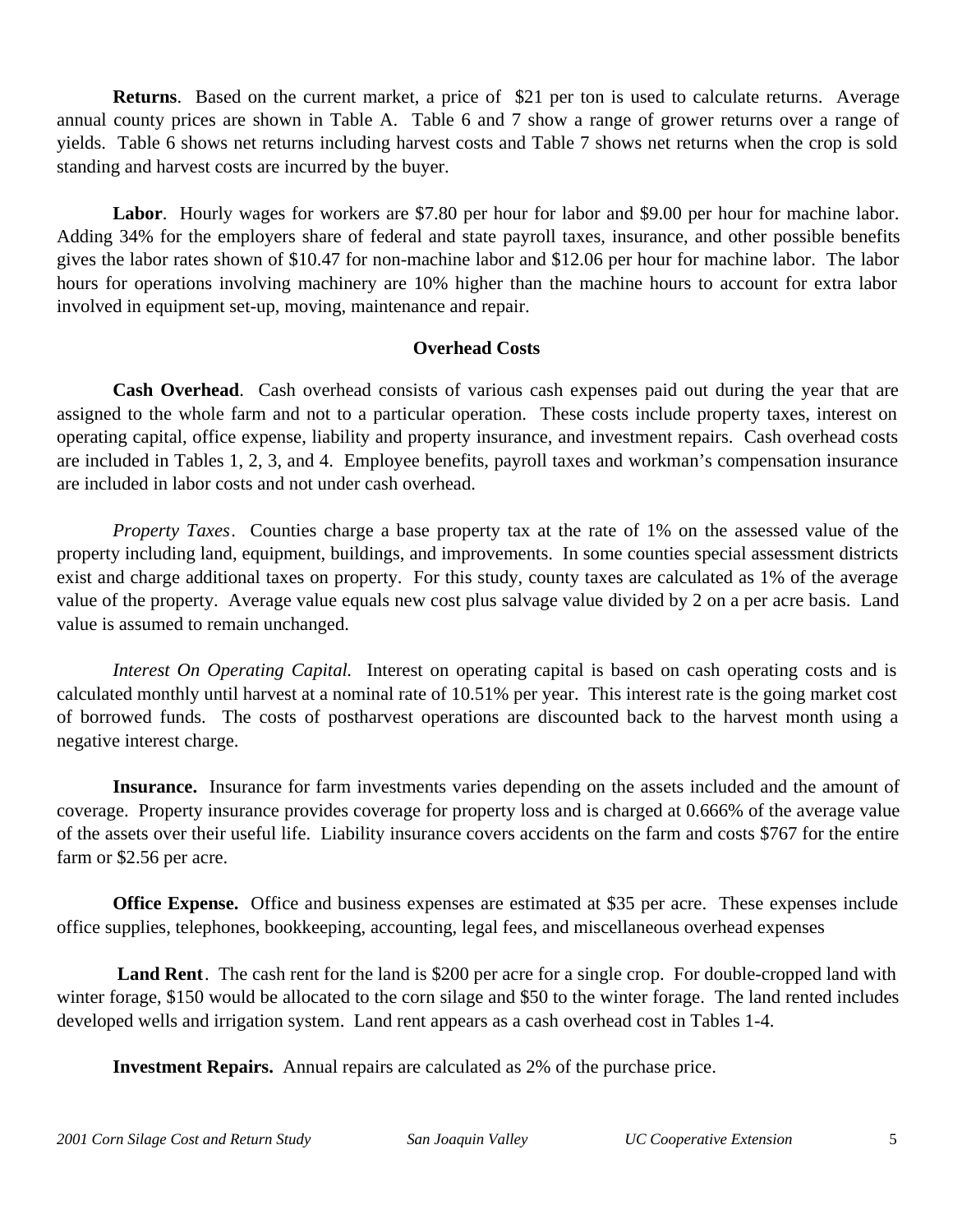**Non-cash Overhead**. Farm equipment is purchased either new or used, but the study shows the current purchase price for new equipment. The new purchase price is adjusted to 60% to indicate a mix of new and used equipment. Annual ownership costs for equipment and other investments are shown in Tables 1, 2 and 4.

*Capital Recovery Costs*. Capital recovery cost is the annual depreciation and interest costs for a capital investment and is the amount of money required each year to recover the difference between the purchase price and salvage value (unrecovered capital). The capital recovery costs are equivalent to the annual payment on a loan for the investment with the down payment equal to the discounted salvage value. This is a more complex method of calculating ownership costs than straight-line depreciation and opportunity costs, but more accurately represents the annual costs of ownership because it takes the time value of money into account (Boehlje and Eidman). The formula for the calculation of the annual capital recovery costs is ((Purchase Price – Salvage Value) x Capital Recovery Factor) + (Salvage Value x Interest Rate).

*Salvage Value*. Salvage value is an estimate of the remaining value of an investment at the end of its useful life. For farm machinery the remaining value is a percentage of the new cost of the investment (Boehlje and Eidman). The percent remaining value is calculated from equations developed by the American Society of Agricultural Engineers (ASAE) based on equipment type and years of life. The life in years is estimated by dividing the wear out life, as given by ASAE by the annual hours of use in the operation. For other investments including irrigation systems, buildings, and miscellaneous equipment, the value at the end of its useful life is zero. The salvage value for land is the purchase price because land does not depreciate. The purchase price and salvage value for equipment and investments are shown in Tables 3 and 5.

*Capital Recovery Factor.* Capital recovery factor is the amortization factor or annual payment whose present value at compound interest is 1. The amortization factor is a table value that corresponds to the interest rate and equipment life.

*Interest Rate*. The interest rate of 6.70% used to calculate capital recovery cost is the USDA-ERS's tenyear average of California's agricultural sector long-run rate of return to production assets from current income. It is used to reflect the long-term realized rate of return to these specialized resources that can only be used effectively in the agricultural sector. In other words, the next best alternative use for these resources is in another agricultural enterprise.

Land. Land values for row crop land in the region range from \$1,500 per acre to \$7,000 per acre. In this study the silage is grown on rented land (see Land Rent).

**Irrigation System.** An irrigation district supplies water, though growers may supplement this with well water in some areas. The amount of water used to irrigate corn will vary in the San Joaquin Valley. District and well water costs were combined to obtain an average cost for water. The permanent irrigation system consists of buried mainline. This part of the system is already in place when the land is purchased.

**Equipment.** Equipment costs are composed of three parts: non-cash overhead, cash overhead, and operating costs. Both of the overhead factors have been discussed in previous sections. The operating costs consist of repairs, fuel, and lubrication. The fuel, lube, and repair cost per acre for each operation shown in Table 1 is determined by multiplying the total hourly operating cost in Table 5 for each piece of equipment used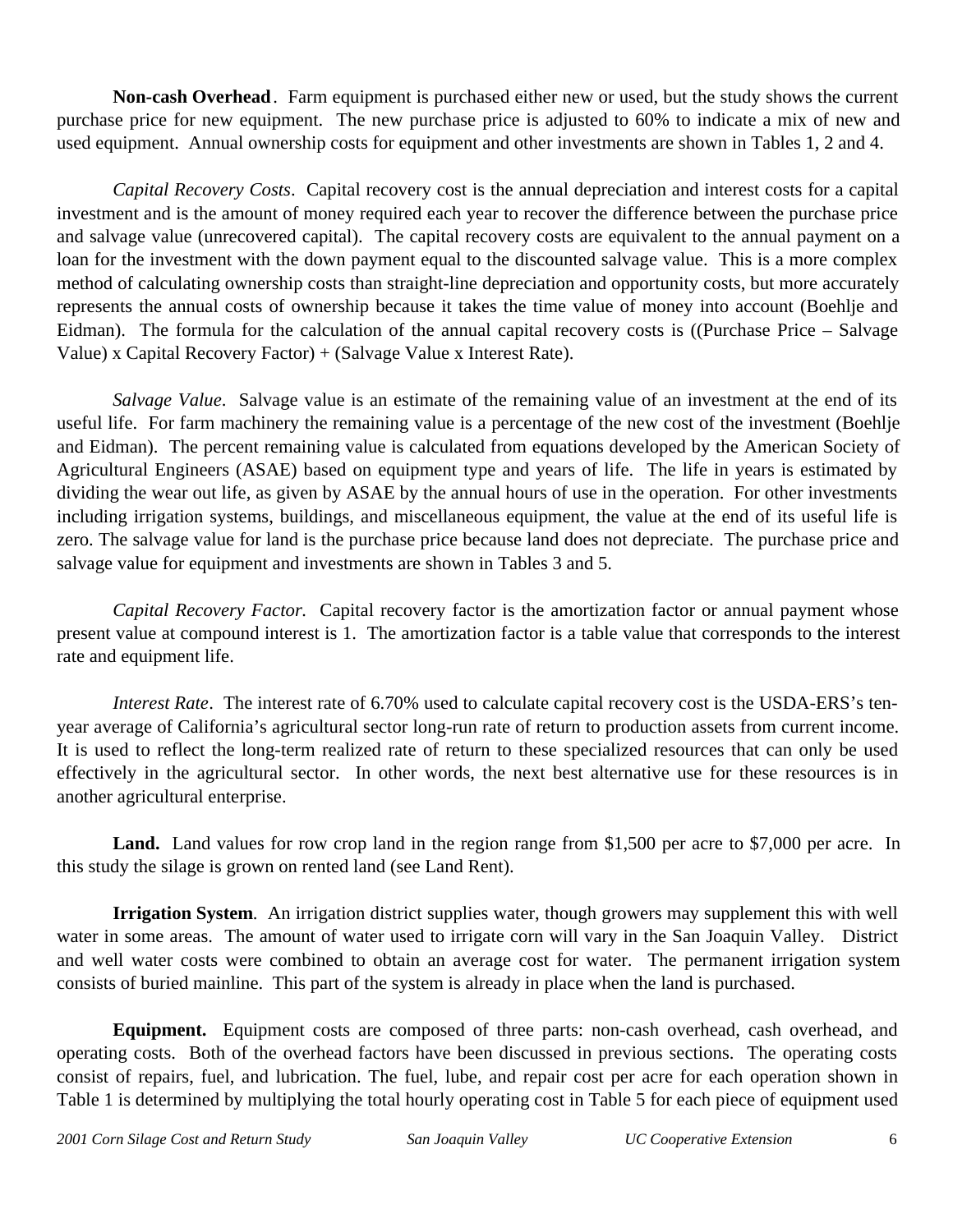for the selected operation by the hours per acre. Tractor time is 10% higher than implement time for a given operation to account for setup, travel and down time.

*Repairs, Fuel and Lube.* Repair costs are based on purchase price, annual hours of use, total hours of life, and repair coefficients formulated by the American Society of Agricultural Engineers (ASAE). Fuel and lubrication costs are also determined by ASAE equations based on maximum PTO horsepower, and fuel type. The on-farm delivery fuel price is \$1.26 per gallon for diesel and \$1.51 per gallon for gasoline.

**Risk**. While this study makes every effort to model a production system based on typical, real world practices, it cannot fully represent financial, agronomic and market risks which affect the profitability and economic viability of corn silage production.

**Acknowledgment**. Appreciation is expressed to the cooperators who provided additional information for this study.

**Table Values**. Due to rounding, the totals may be slightly different from the sum of the components.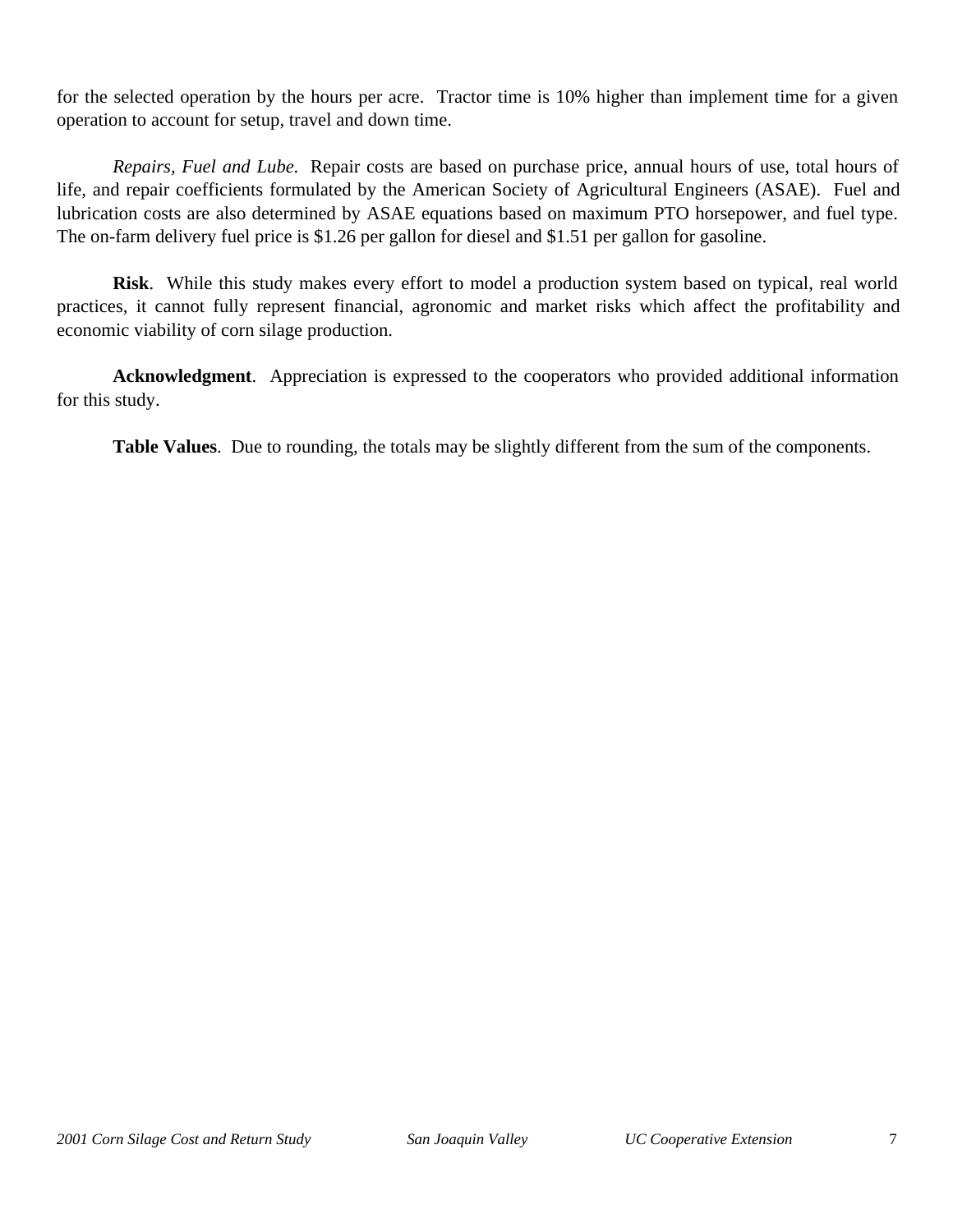## **REFERENCES**

- Ag Commissioner. *Annual Crop Reports.* 1996–2000. Fresno County Agricultural Commissioner. Fresno, CA.
- Ag Commissioner. *Annual Crop Reports.* 1996–2000. Kings County Agricultural Commissioner. Visalia, CA.
- Ag Commissioner. *Annual Crop Reports.* 1996–2000. Madera County Agricultural Commissioner. Madera, CA.
- Ag Commissioner. *Annual Crop Reports.* 1996–2000. Merced County Agricultural Commissioner. Merced, CA.
- Ag Commissioner. *Annual Crop Reports.* 1996–2000. San Joaquin County Agricultural Commissioner. Stockton, CA.
- Ag Commissioner. *Annual Crop Reports.* 1996–2000. Stanislaus County Agricultural Commissioner. Modesto, CA.
- Ag Commissioner. *Annual Crop Reports.* 1996–2000. Tulare County Agricultural Commissioner. Tulare, CA.
- American Society of Agricultural Engineers. 1994. *American Society of Agricultural Engineers Standards Yearbook*. Russell H. Hahn and Evelyn E. Rosentreter (ed.) St. Joseph, MO. 41st edition.
- American Society of Farm Managers and Rural Appraisers. 2000. *Trends in Agricultural Land & Lease Values.* California Chapter of the American Society of Farms Managers and Rural Appraisers. Woodbridge, CA.
- Boelje, Michael D., and Vernon R. Eidman. 1984. *Farm Management*. John Wiley and Sons. New York, NY
- Blank, Steve, Karen Klonsky, Kim Norris, and Steve Orloff. 1992. *Acquiring Alfalfa Hay Harvest Equipment: A Financial Analysis of Alternatives*. University of California. Oakland, CA. Giannini Information Series No. 92-1.
- Campbell-Mathews, Marsha, Ron Vargas, Carol Frate, Carol Collar, Michael Canevari, Brian Marsh, Karen Klonsky, and Pete Livingston. 1999. *Sample Cost to Produce Corn Silage – San Joaquin Valley*. University of California Cooperative Extension. Department of Agriculture and Resource Economics, UC Davis. Davis, CA.
- Integrated Pest Management Education and Publications. 1990. "UC Pest Management Guidelines: Corn". In M. L. Flint (ed.) *UC IPM Pest Management Guidelines.* University of California. Division of Agriculture and Natural Resources. Oakland, CA. Publication 3339.
- United States Department of Agriculture-Economic Reporting Service. *Farm Financial Ratios Indicating Solvency and Profitability 1960 – 99, California*. 2001. www.ers.usda.gov/data/farmbalancesheet/fbsdmu.htm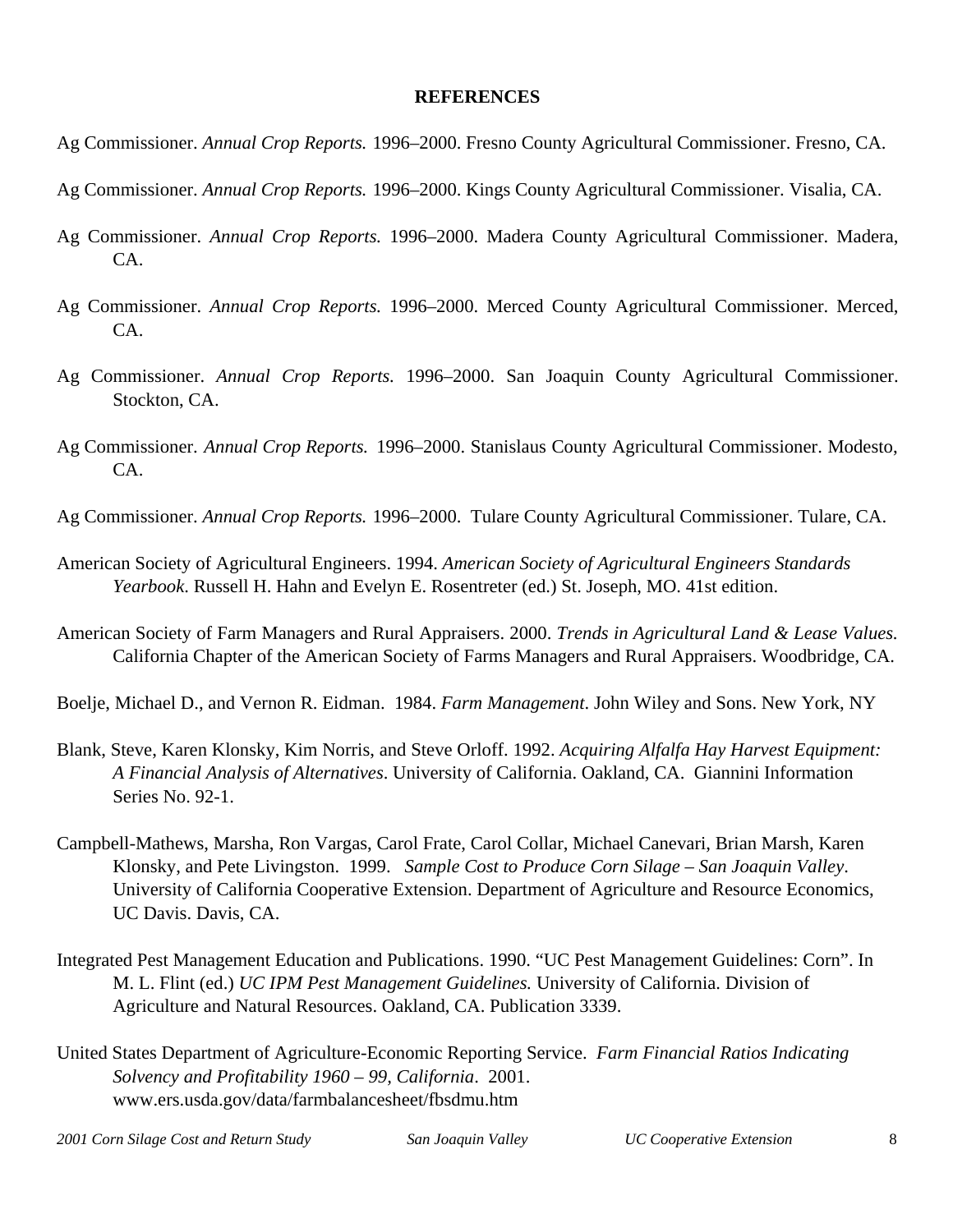#### UC COOPERATIVE EXTENSION **Table 1. COSTS PER ACRE to PRODUCE CORN SILAGE** SAN JOAQUIN VALLEY - 2001

|                                        | Operation | Cash and Labor Cost per acre |                                   |                   |                  |                |      |  |
|----------------------------------------|-----------|------------------------------|-----------------------------------|-------------------|------------------|----------------|------|--|
|                                        | Time      |                              | Labor Fuel, Lube Material Custom/ |                   |                  | Total          | Your |  |
| Operation                              | (Hrs/A)   | Cost                         | & Repairs                         | Cost              | Rent             | Cost           | Cost |  |
| Cultural:                              |           |                              |                                   |                   |                  |                |      |  |
| Subsoil 2X                             | 0.40      | 6                            | 11                                | $\mathbf{0}$      | $\theta$         | 17             |      |  |
| Disc Stubble 2X                        | 0.35      | 5                            | 10                                | $\Omega$          | $\Omega$         | 15             |      |  |
| <b>Pull Borders</b>                    | 0.08      | 1                            | 1                                 | $\mathbf{0}$      | $\Omega$         | $\overline{c}$ |      |  |
| <b>Knock Down Borders</b>              | 0.08      | 1                            | 1                                 | $\theta$          | $\Omega$         | $\overline{c}$ |      |  |
| Finish Disc 2X                         | 0.25      | 4                            | 7                                 | $\mathbf{0}$      | $\Omega$         | 11             |      |  |
| Weeds-Preemergent:Dual                 | 0.13      | $\overline{c}$               | 1                                 | 25                | $\overline{0}$   | 28             |      |  |
| Plant w/insecticide+fertilizer         | 0.00      | $\overline{0}$               | $\boldsymbol{0}$                  | 60                | 15               | 75             |      |  |
| Weeds-Postemergent:Accent              | 0.13      | $\overline{2}$               | 1                                 | 36                | $\overline{0}$   | 39             |      |  |
| Cultivate                              | 0.15      | $\overline{c}$               | 2                                 | $\mathbf{0}$      | $\overline{0}$   | $\overline{4}$ |      |  |
| Insects-Miticide:Comite                | 0.00      | $\overline{0}$               | $\mathbf{0}$                      | 36                | 10               | 46             |      |  |
| Irrigate 1X - Preirrigation            | 0.10      | $\mathbf{1}$                 | $\mathbf{0}$                      | 27                | $\overline{0}$   | 28             |      |  |
| Irrigate 3X- Fertilize 3X              | 0.30      | 3                            | $\mathbf{0}$                      | 100               | $\overline{0}$   | 103            |      |  |
| Irrigate 5X                            | 0.50      | 5                            | $\mathbf{0}$                      | 83                | $\Omega$         | 88             |      |  |
| Pickup Truck Use                       | 0.38      | 5                            | $\overline{c}$                    | 0                 | $\overline{0}$   | 8              |      |  |
| TOTAL CULTURAL COSTS                   | 2.85      | 38                           | 37                                | 367               | 25               | 467            |      |  |
| Harvest:                               |           |                              |                                   |                   |                  |                |      |  |
| Harvest - Cut, Haul & Pack             | 0.00      | $\boldsymbol{0}$             | $\boldsymbol{0}$                  | $\boldsymbol{0}$  | 210              | 210            |      |  |
| <b>TOTAL HARVEST COSTS</b>             | 0.00      | $\overline{0}$               | $\overline{0}$                    | $\overline{0}$    | $\overline{210}$ | 210            |      |  |
| Interest on operating capital @ 10.51% |           |                              |                                   |                   |                  | 18             |      |  |
| TOTAL OPERATING COSTS/ACRE             |           | 38                           | 37                                | 367               | 235              | 695            |      |  |
| <b>Cash Overhead</b>                   |           |                              |                                   |                   |                  |                |      |  |
| Liability Insurance                    |           |                              |                                   |                   |                  | 3              |      |  |
| Office Expense                         |           |                              |                                   |                   |                  | 35             |      |  |
| Rent - Silage acres                    |           |                              |                                   |                   |                  | 200            |      |  |
| <b>Property Taxes</b>                  |           |                              |                                   |                   |                  | 3              |      |  |
| Property Insurance                     |           |                              |                                   |                   |                  | $\overline{c}$ |      |  |
| <b>Investment Repairs</b>              |           |                              |                                   |                   |                  | 6              |      |  |
| TOTAL CASH OVERHEAD COSTS              |           |                              |                                   |                   |                  | 248            |      |  |
|                                        |           |                              |                                   |                   |                  |                |      |  |
| TOTAL CASH COSTS/ACRE                  |           |                              |                                   |                   |                  | 943            |      |  |
| <b>Non-cash Overhead</b>               |           | Per producing                |                                   | -- Annual Cost -- |                  |                |      |  |
|                                        |           | Acre                         |                                   | Capital Recovery  |                  |                |      |  |
| Fuel Tanks/Aboveground                 |           | 22                           |                                   | $\overline{2}$    |                  | $\overline{2}$ |      |  |
| Fuel Wagon                             |           | 10                           |                                   | $\mathbf{1}$      |                  | $\mathbf{1}$   |      |  |
| Shop Building                          |           | 224                          |                                   | 19                |                  | 19             |      |  |
| Shop Tools                             |           | 41                           |                                   | 4                 |                  | 4              |      |  |
| Siphons 600-1.5" diameter              |           | 13                           |                                   | 3                 |                  | 3              |      |  |
| Equipment                              |           | 201                          |                                   | 25                |                  | 25             |      |  |
| TOTAL NON-CASH OVERHEAD COSTS          |           | 511                          |                                   | 54                |                  | 54             |      |  |
| TOTAL COSTS/ACRE                       |           |                              |                                   |                   |                  | 997            |      |  |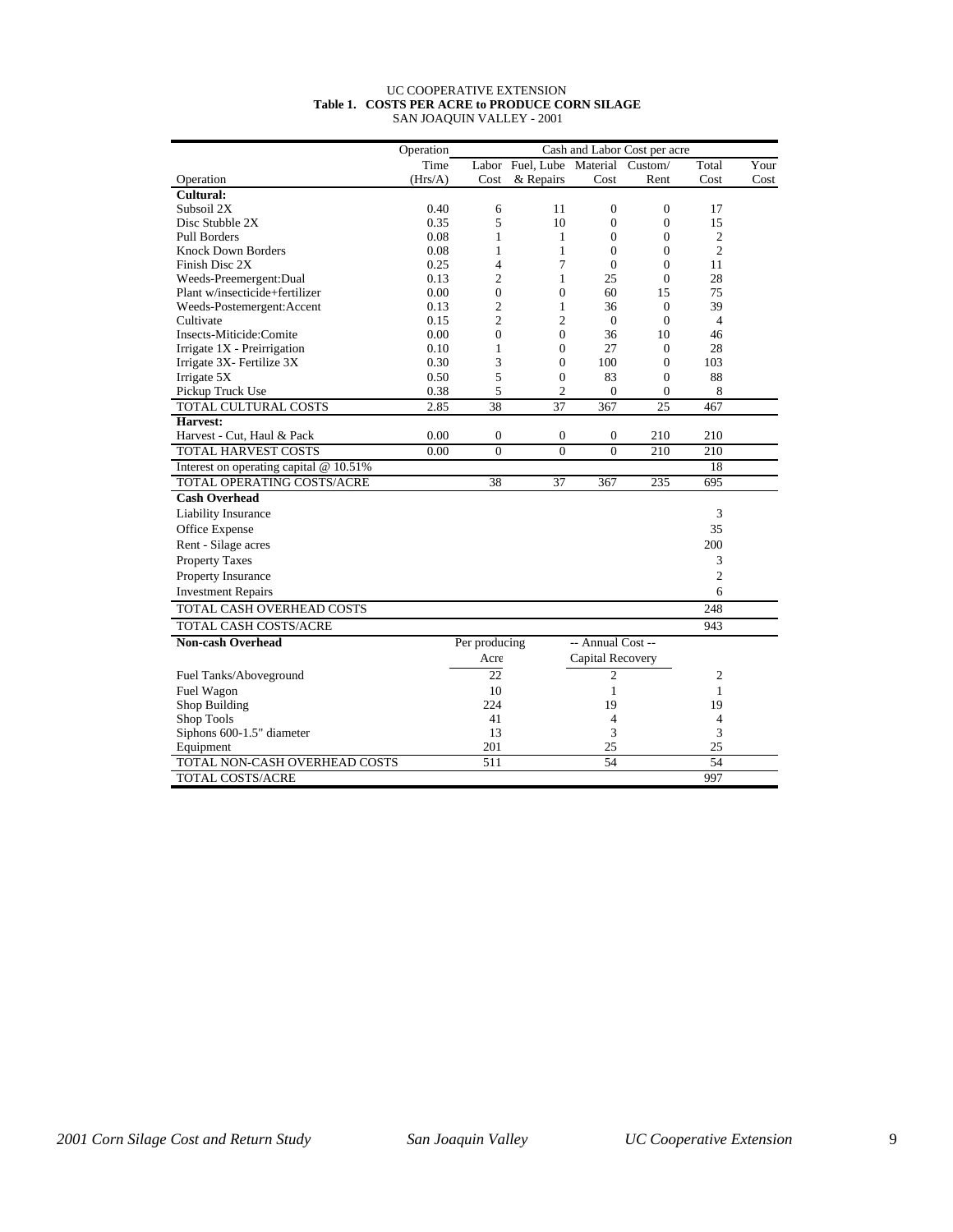#### UC COOPERATIVE EXTENSION **Table 2. COSTS PER ACRE to PRODUCE CORN SILAGE** SAN JOAQUIN VALLEY - 2001

|                                            | Quantity/ |              | Price or  | Value or       | Your |  |  |  |
|--------------------------------------------|-----------|--------------|-----------|----------------|------|--|--|--|
|                                            | Acre      | Unit         | Cost/Unit | Cost/Acre      | Cost |  |  |  |
| <b>GROSS RETURNS</b>                       |           |              |           |                |      |  |  |  |
| Corn Silage                                | 30.00     | ton          | 21.00     | 630            |      |  |  |  |
| OPERATING COSTS                            |           |              |           |                |      |  |  |  |
| <b>Irrigation:</b>                         |           |              |           |                |      |  |  |  |
| Water                                      | 48.00     | acin         | 3.33      | 160            |      |  |  |  |
| Seed:                                      |           |              |           |                |      |  |  |  |
| Corn Seed                                  | 32.00     | thou         | 0.94      | 30             |      |  |  |  |
| <b>Fertilizer:</b>                         |           |              |           |                |      |  |  |  |
| 6-20-20 XB                                 | 200.00    | <sup>1</sup> | 0.15      | 30             |      |  |  |  |
| 80-0-0 Anhydrous Ammonia                   | 180.00    | lb N         | 0.28      | 50             |      |  |  |  |
| Herbicide:                                 |           |              |           |                |      |  |  |  |
| Dual II Magnum                             | 2.00      | pint         | 12.60     | 25             |      |  |  |  |
| Accent                                     | 0.66      | <b>OZ</b>    | 54.45     | 36             |      |  |  |  |
| <b>Insecticide:</b>                        |           |              |           |                |      |  |  |  |
| Lorsban 15G                                | 2.00      | <b>OZ</b>    | 0.18      | $\mathbf{0}$   |      |  |  |  |
| Comite                                     | 3.00      | pint         | 12.14     | 36             |      |  |  |  |
| Custom:                                    |           |              |           |                |      |  |  |  |
| Plant                                      | 1.00      | acre         | 15.00     | 15             |      |  |  |  |
| Ground Spray Application                   | 1.00      | acre         | 10.00     | 10             |      |  |  |  |
| Harvest w/Processing, Haul & Pack          | 30.00     | ton          | 7.00      | 210            |      |  |  |  |
| Labor (machine)                            | 2.33      | hrs          | 12.06     | 28             |      |  |  |  |
| Labor (non-machine)                        | 0.90      | hrs          | 10.47     | 9              |      |  |  |  |
| Fuel - Gas                                 | 0.95      | gal          | 1.51      | 1              |      |  |  |  |
| Fuel - Diesel                              | 16.13     | gal          | 1.26      | 20             |      |  |  |  |
| Lube                                       |           |              |           | 3              |      |  |  |  |
| Machinery repair                           |           |              |           | 12             |      |  |  |  |
| Interest on operating capital @ 10.51%     |           |              |           | 18             |      |  |  |  |
| TOTAL OPERATING COSTS/ACRE                 |           |              |           | 695            |      |  |  |  |
| NET RETURNS ABOVE OPERATING COSTS          |           |              |           | $-65$          |      |  |  |  |
| <b>CASH OVERHEAD COSTS:</b>                |           |              |           |                |      |  |  |  |
| Liability Insurance                        |           |              |           | 3              |      |  |  |  |
| Office Expense                             |           |              |           | 35             |      |  |  |  |
| Rent - Silage acres                        |           |              |           | 200            |      |  |  |  |
| <b>Property Taxes</b>                      |           |              |           | 3              |      |  |  |  |
| Property Insurance                         |           |              |           | $\overline{c}$ |      |  |  |  |
| <b>Investment Repairs</b>                  |           |              |           | 6              |      |  |  |  |
| TOTAL CASH OVERHEAD COSTS/ACRE             |           |              |           | 248            |      |  |  |  |
| TOTAL CASH COSTS/ACRE                      |           |              |           | 943            |      |  |  |  |
| NON-CASH OVERHEAD COSTS (Capital Recovery) |           |              |           |                |      |  |  |  |
| Fuel Tanks/Aboveground                     |           |              |           | $\overline{c}$ |      |  |  |  |
| Fuel Wagon                                 |           |              |           | 1              |      |  |  |  |
| Shop Building<br>19                        |           |              |           |                |      |  |  |  |
| Shop Tools                                 |           |              |           | $\overline{4}$ |      |  |  |  |
| Siphons 600 1.5"<br>3                      |           |              |           |                |      |  |  |  |
| Equipment<br>25                            |           |              |           |                |      |  |  |  |
| TOTAL NON-CASH OVERHEAD COSTS/ACRE         |           |              |           | 54             |      |  |  |  |
| TOTAL COSTS/ACRE                           |           |              |           | 997            |      |  |  |  |
| NET RETURNS ABOVE TOTAL COSTS              |           |              |           | $-367$         |      |  |  |  |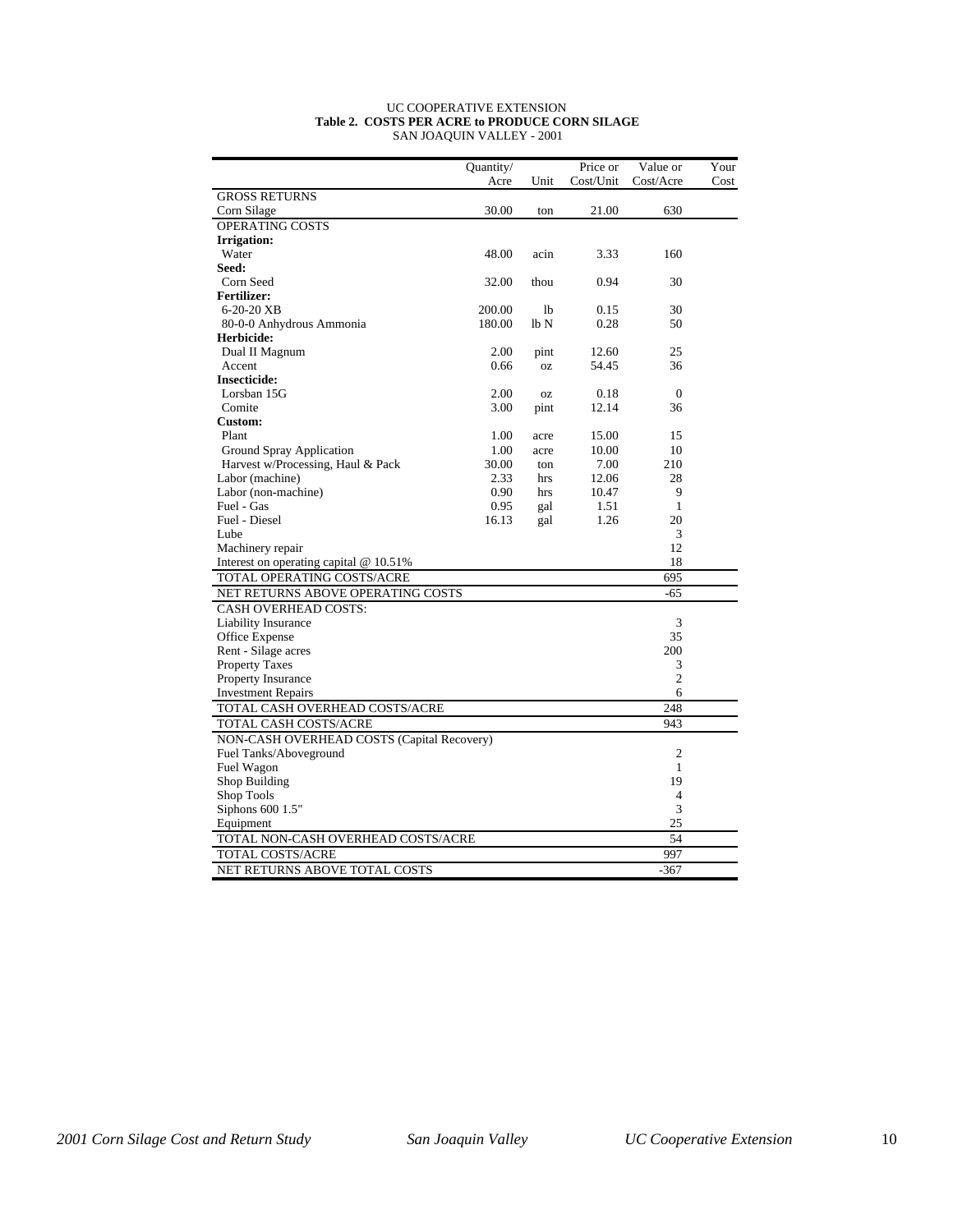#### UC COOPERATIVE EXTENSION **Table 3. COSTS PER ACRE to PRODUCE CORN SILAGE** SAN JOAQUIN VALLEY - 2001

| Beginning JAN 01                    | <b>JAN</b>   | <b>FEB</b>     | MAR              | APR            | MAY | <b>JUN</b> | JUL | <b>AUG</b> | <b>SEP</b> | OCT            | <b>NOV</b>     |                | DEC TOTAL      |
|-------------------------------------|--------------|----------------|------------------|----------------|-----|------------|-----|------------|------------|----------------|----------------|----------------|----------------|
| Ending DEC 01                       | 01           | 01             | 01               | 01             | 01  | 01         | 01  | 01         | 01         | 01             | 01             | 01             |                |
| Cultural:                           |              |                |                  |                |     |            |     |            |            |                |                |                |                |
| Subsoil 2X                          |              |                |                  | 17             |     |            |     |            |            |                |                |                | 17             |
| Disc Stubble 2X                     |              |                |                  | 15             |     |            |     |            |            |                |                |                | 15             |
| Pull Borders                        |              |                |                  | $\overline{1}$ |     | 1          |     |            |            |                |                |                | $\mathfrak{2}$ |
| Pre-irrigate                        |              |                |                  | 28             |     |            |     |            |            |                |                |                | 28             |
| <b>Knock Down Borders</b>           |              |                |                  |                | 1   |            |     |            | 1          |                |                |                | $\overline{2}$ |
| Finish Disc 2X                      |              |                |                  |                | 11  |            |     |            |            |                |                |                | 11             |
| Weeds-Preemergent:Dual              |              |                |                  |                | 28  |            |     |            |            |                |                |                | 28             |
| Plant w/insecticide+fertilizer      |              |                |                  |                | 75  |            |     |            |            |                |                |                | 75             |
| Weeds-Postemergent:Accent           |              |                |                  |                |     | 39         |     |            |            |                |                |                | 39             |
| Cultivate                           |              |                |                  |                |     | 4          |     |            |            |                |                |                | 4              |
| Insects-Miticide:Comite             |              |                |                  |                |     | 46         |     |            |            |                |                |                | 46             |
| Irrigate & Fertilize 3X             |              |                |                  |                |     | 34         | 69  |            |            |                |                |                | 103            |
| Irrigate 5X                         |              |                |                  |                |     |            | 18  | 53         | 18         |                |                |                | 88             |
| Pickup Truck Use                    |              |                |                  |                |     |            | 1   | 1          |            |                | 1              | 1              | 8              |
| TOTAL CULTURAL COSTS                | 1            | $\mathbf{1}$   | 1                | 61             | 116 | 126        | 87  | 54         | 20         | 1              | 1              | 1              | 467            |
| Harvest:                            |              |                |                  |                |     |            |     |            |            |                |                |                |                |
| Harvest - Cut, Process, Haul & Pack |              |                |                  |                |     |            |     |            | 210        |                |                |                | 210            |
| TOTAL HARVEST COSTS                 |              |                |                  |                |     |            |     |            | 210        |                |                |                | 210            |
| Interest on operating capital       | $\mathbf{0}$ | $\mathbf{0}$   | $\boldsymbol{0}$ | 1              | 2   | 3          | 3   | 4          | 6          | $\mathbf{0}$   | $\theta$       | $\theta$       | 18             |
| TOTAL OPERATING COSTS/ACRE          | 1            | $\mathbf{1}$   | 1                | 62             | 118 | 128        | 90  | 58         | 235        | $\mathbf{1}$   | $\mathbf{1}$   | $\mathbf{1}$   | 695            |
| Overhead:                           |              |                |                  |                |     |            |     |            |            |                |                |                |                |
| Liability Insurance                 | 3            |                |                  |                |     |            |     |            |            |                |                |                | 3              |
| Office Expense                      | 3            | 3              | 3                | 3              | 3   | 3          | 3   | 3          | 3          | 3              | 3              | 3              | 35             |
| Rent - Silage acres                 |              |                |                  |                |     |            |     |            | 200        |                |                |                | 200            |
| <b>Property Taxes</b>               |              | 1              |                  |                |     |            | 1   |            |            |                |                |                | 3              |
| <b>Property Insurance</b>           |              | $\overline{c}$ |                  |                |     |            |     |            |            |                |                |                | $\mathfrak{2}$ |
| <b>Investment Repairs</b>           | 1            | 1              | 1                |                | 1   | 1          | 1   | 1          | 1          | 1              | 1              | 1              | 6              |
| <b>TOTAL CASH OVERHEAD COSTS</b>    | 6            | 7              | 3                | 3              | 3   | 3          | 5   | 3          | 203        | 3              | 3              | 3              | 248            |
| <b>TOTAL CASH COSTS/ACRE</b>        | 7            | 7              | 4                | 65             | 121 | 132        | 95  | 61         | 439        | $\overline{4}$ | $\overline{4}$ | $\overline{4}$ | 943            |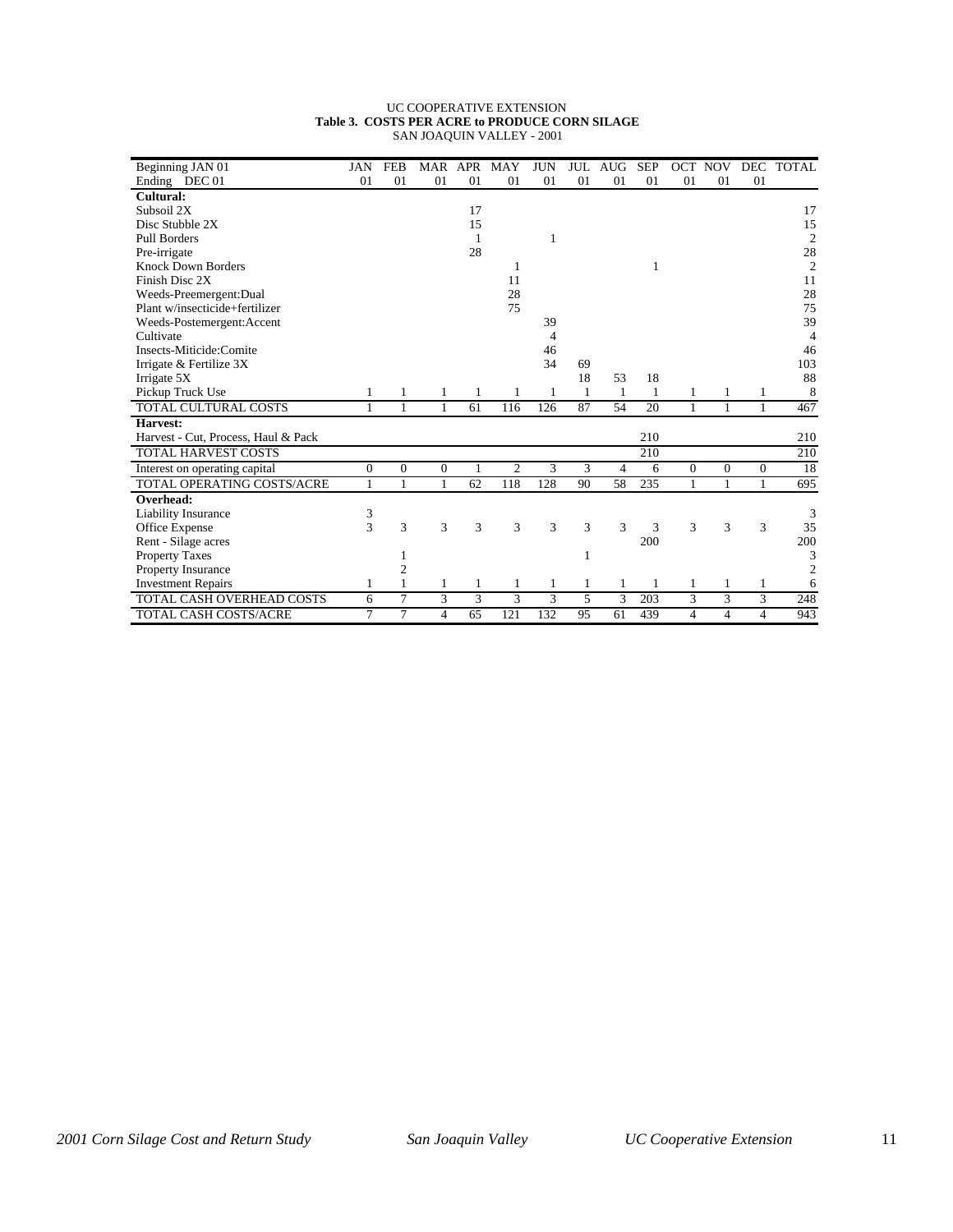#### UC COOPERATIVE EXTENSION **Table 4. WHOLE FARM ANNUAL EQUIPMENT, INVESTMENT, and BUSINESS OVERHEAD COSTS** SAN JOAQUIN VALLEY - 2001

|          |                    |         |      |         |          | Cash Overhead  |       |        |
|----------|--------------------|---------|------|---------|----------|----------------|-------|--------|
|          |                    |         | Yrs  | Salvage | Capital  | Insur-         |       |        |
| Yr.      | Description        | Price   | Life | Value   | Recovery | ance           | Taxes | Total  |
| $\Omega$ | 130 HP 2WD Tractor | 77.241  | 10   | 22,816  | 9,170    | 333            | 500   | 10.004 |
| 01       | 200 HP Crawler     | 167,990 | 10   | 49.622  | 19.945   | 725            | 1.088 | 21.757 |
| 01       | 92 HP 2WD Tractor  | 52,553  | 10   | 15.523  | 6,239    | 227            | 340   | 6.806  |
| 01       | Cultivator - 6 Row | 8,580   | 12   | 1,188   | 995      | 33             | 49    | 1,077  |
| 01       | Disc - Border      | 1.837   | 12   | 254     | 213      | 7              | 10    | 231    |
| 01       | Disc - Finish 18'  | 31,734  | 12   | 4,395   | 3,682    | 120            | 181   | 3,983  |
| 01       | Disc - Stubble 14' | 36,036  | 12   | 4.991   | 4.181    | 137            | 205   | 4,523  |
| 01       | Pickup 1/2 Ton     | 24,000  | 5    | 10.756  | 3.925    | 116            | 174   | 4,214  |
| 01       | Rear Blade - 8'    | 2.511   | 18   | 167     | 239      | 9              | 13    | 262    |
| 01       | Saddle Tank 300Gal | 3.218   | 10   | 569     | 410      | 13             | 19    | 442    |
| 01       | Spray Boom - 20'   | 578     | 10   | 102     | 74       | $\overline{c}$ | 3     | 79     |
| 01       | Subsoiler - 16'    | 14,500  | 10   | 2,564   | 1,848    | 57             | 85    | 1,990  |
|          | <b>TOTAL</b>       | 420,778 |      | 112,947 | 50,921   | 1.777          | 2,669 | 55,367 |
|          | 60% of New Cost *  | 252,467 |      | 67.768  | 30,553   | 1.066          | 1.601 | 33,220 |

#### ANNUAL EQUIPMENT COSTS

#### **ANNUAL INVESTMENT COSTS**

|                           |        |      |         |                | Cash Overhead |       |         |        |
|---------------------------|--------|------|---------|----------------|---------------|-------|---------|--------|
|                           |        | Yrs  | Salvage | Capital        | Insur-        |       |         |        |
| Description               | Price  | Life |         | Value Recoverv | ance          | Taxes | Repairs | Total  |
| Fuel Wagon                | 2,850  | 10   | 285     | 379            | 10            | 16    | 57      | 462    |
| Fuel Tanks/Aboveground    | 6.514  | 20   | 250     | 594            | 23            | 34    | 130     | 781    |
| Shop Building             | 65,000 | 25   |         | 5.428          | 216           | 325   | 1.300   | 7.269  |
| Shop Tools                | 12.000 | 20   | 600     | 1.091          | 42            | 63    | 240     | 1.436  |
| Siphons 600-1.5" diameter | 3.675  | 5    |         | 889            | 12            | 18    | 74      | 994    |
| TOTAL INVESTMENT          | 90.039 |      | 1.135   | 8.382          | 304           | 456   | 1.801   | 10.942 |

#### **ANNUAL BUSINESS OVERHEAD COSTS**

|                     | Units/ |      | Price/ | Total  |
|---------------------|--------|------|--------|--------|
| Description         | Farm   | Unit | Unit   | Cost   |
| Liability Insurance | 300    | acre | 2.56   | 768    |
| Office Expense      | 290    | acre | 35.00  | 10.150 |
| Rent - Silage acres | 150    | acre | 200.00 | 30,000 |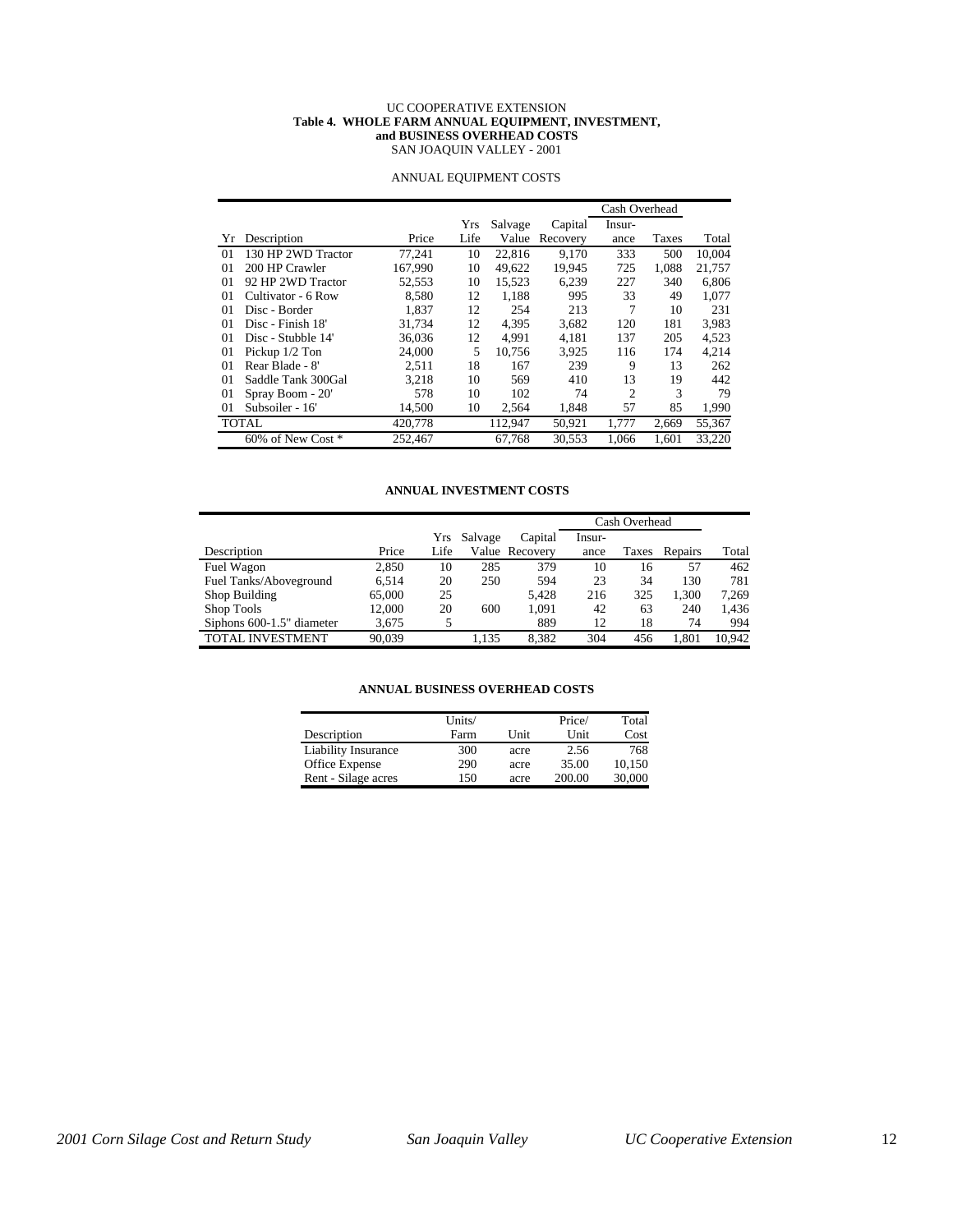| UC COOPERATIVE EXTENSION               |
|----------------------------------------|
| <b>Table 5. HOURLY EQUIPMENT COSTS</b> |
| SAN JOAQUIN VALLEY - 2001              |

|    |                    |          |               | <b>COSTS PER HOUR</b> |           |         |          |       |                    |  |  |  |
|----|--------------------|----------|---------------|-----------------------|-----------|---------|----------|-------|--------------------|--|--|--|
|    |                    | Actual   | Cash Overhead |                       | Operating |         |          |       |                    |  |  |  |
|    |                    | Hours    | Capital       | Insur-                |           |         | Fuel $&$ | Total | Total              |  |  |  |
| Yr | Description        | Used     | Recovery      | ance                  | Taxes     | Repairs | Lube     | Oper. | $\frac{Costs}{Hr}$ |  |  |  |
| 01 | 130 HP 2WD Tractor | 1.199.40 | 4.59          | 0.17                  | 0.25      | 3.48    | 10.93    | 14.41 | 19.41              |  |  |  |
| 01 | 200 HP Crawler     | 1.598.70 | 7.49          | 0.27                  | 0.41      | 4.33    | 16.82    | 21.15 | 29.31              |  |  |  |
| 01 | 92 HP 2WD Tractor  | 1.198.20 | 3.12          | 0.11                  | 0.17      | 2.37    | 6.55     | 8.92  | 12.33              |  |  |  |
| 01 | Cultivator - 6 Row | 163.10   | 3.66          | 0.12                  | 0.18      | 1.72    | 0.00     | 1.72  | 5.68               |  |  |  |
| 01 | Disc - Border      | 166.00   | 0.77          | 0.03                  | 0.04      | 0.29    | 0.00     | 0.29  | 1.12               |  |  |  |
| 01 | Disc - Finish 18'  | 165.10   | 13.38         | 0.44                  | 0.66      | 5.00    | 0.00     | 5.00  | 19.47              |  |  |  |
| 01 | Disc - Stubble 14' | 165.90   | 15.12         | 0.49                  | 0.74      | 5.68    | 0.00     | 5.68  | 22.03              |  |  |  |
| 01 | Pickup 1/2 Ton     | 295.00   | 7.98          | 0.24                  | 0.35      | 1.55    | 4.34     | 5.89  | 14.47              |  |  |  |
| 01 | Rear Blade - 8'    | 166.00   | 0.86          | 0.03                  | 0.05      | 0.37    | 0.00     | 0.37  | 1.31               |  |  |  |
| 01 | Saddle Tank 300Gal | 165.10   | 1.49          | 0.05                  | 0.07      | 0.86    | 0.00     | 0.86  | 2.46               |  |  |  |
| 01 | Spray Boom - 20'   | 165.10   | 0.27          | 0.01                  | 0.01      | 0.16    | 0.00     | 0.16  | 0.44               |  |  |  |
| 01 | Subsoiler - 16'    | 199.60   | 5.55          | 0.17                  | 0.26      | 3.26    | 0.00     | 3.26  | 9.24               |  |  |  |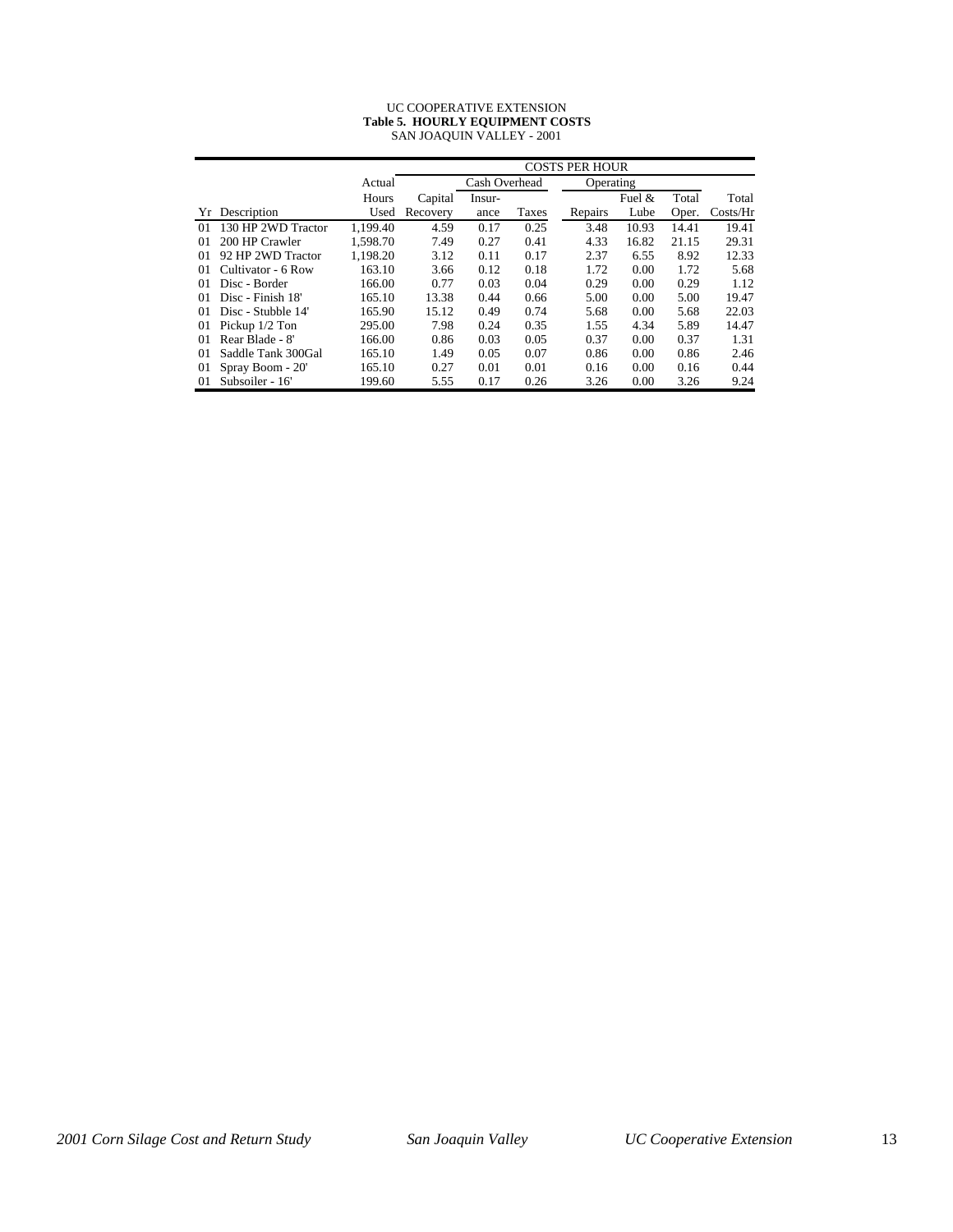#### UC COOPERATIVE EXTENSION **Table 6. RANGING ANALYSIS with Harvest Costs** SAN JOAQUIN VALLEY - 2001

|                                   |       |       |       | YIELD (ton/acre) |       |       |       |
|-----------------------------------|-------|-------|-------|------------------|-------|-------|-------|
|                                   | 24.00 | 26.00 | 28.00 | 30.00            | 32.00 | 34.00 | 36.00 |
| <b>OPERATING COSTS:</b>           |       |       |       |                  |       |       |       |
| Cultural Cost                     | 467   | 467   | 467   | 467              | 467   | 467   | 467   |
| <b>Harvest Cost</b>               | 168   | 182   | 196   | 210              | 224   | 238   | 252   |
| Interest on operating capital     | 18    | 18    | 18    | 18               | 18    | 18    | 18    |
| <b>TOTAL OPERATING COSTS/acre</b> | 652   | 667   | 681   | 695              | 709   | 723   | 737   |
| <b>Total Operating Cost/ton</b>   | 27    | 26    | 24    | 23               | 22    | 21    | 20    |
| <b>CASH OVERHEAD COSTS</b>        | 248   | 248   | 248   | 248              | 248   | 248   | 248   |
| <b>TOTAL CASH COSTS/acre</b>      | 901   | 915   | 929   | 943              | 957   | 972   | 986   |
| <b>Total Cash Costs/ton</b>       | 38    | 35    | 33    | 31               | 30    | 29    | 27    |
| NON-CASH OVERHEAD COSTS/acre      | 54    | 54    | 54    | 54               | 54    | 54    | 54    |
| <b>TOTAL COSTS/ACRE</b>           | 954   | 969   | 983   | 997              | 1.011 | 1.025 | 1,039 |
| <b>Total Cost/ton</b>             | 40    | 37    | 35    | 33               | 32    | 30    | 29    |

### COSTS PER ACRE AT VARYING YIELD TO PRODUCE CORN SILAGE

#### NET RETURNS PER ACRE **ABOVE OPERATING** COSTS FOR CORN SILAGE

| PRICE                         | YIELD (ton/acre) |        |        |        |        |        |       |  |  |  |  |
|-------------------------------|------------------|--------|--------|--------|--------|--------|-------|--|--|--|--|
| $\frac{\text{S}}{\text{ton}}$ | 24.00            | 26.00  | 28.00  | 30.00  | 32.00  | 34.00  | 36.00 |  |  |  |  |
| 18.00                         | $-220$           | $-199$ | $-177$ | $-155$ | $-133$ | $-111$ | $-89$ |  |  |  |  |
| 19.00                         | $-196$           | $-173$ | $-149$ | $-125$ | $-101$ | $-77$  | $-53$ |  |  |  |  |
| 20.00                         | $-172$           | $-147$ | $-121$ | $-95$  | $-69$  | $-43$  | $-17$ |  |  |  |  |
| 21.00                         | $-148$           | $-121$ | $-93$  | $-65$  | $-37$  | -9     | 19    |  |  |  |  |
| 22.00                         | $-124$           | $-95$  | $-65$  | $-35$  | $-5$   | 25     | 55    |  |  |  |  |
| 23.00                         | $-100$           | $-69$  | $-37$  | -5     | 27     | 59     | 91    |  |  |  |  |
| 24.00                         | -76              | $-43$  | -9     | 25     | 59     | 93     | 127   |  |  |  |  |

#### NET RETURN PER ACRE **ABOVE CASH** COST FOR CORN SILAGE

| PRICE                         | YIELD (ton/acre) |        |         |        |         |        |        |  |  |  |  |
|-------------------------------|------------------|--------|---------|--------|---------|--------|--------|--|--|--|--|
| $\frac{\text{S}}{\text{ton}}$ | 24.00            | 26.00  | 28.00   | 30.00  | 32.00   | 34.00  | 36.00  |  |  |  |  |
| 18.00                         | $-469$           | $-447$ | $-425$  | $-403$ | $-381$  | $-360$ | $-338$ |  |  |  |  |
| 19.00                         | $-44.5$          | $-421$ | $-397$  | $-373$ | $-349$  | $-326$ | $-302$ |  |  |  |  |
| 20.00                         | $-421$           | $-395$ | $-369$  | $-343$ | $-317$  | $-292$ | $-266$ |  |  |  |  |
| 21.00                         | $-397$           | $-369$ | $-341$  | $-313$ | $-285$  | $-258$ | $-230$ |  |  |  |  |
| 22.00                         | $-373$           | $-343$ | $-313$  | $-283$ | $-2.53$ | $-224$ | $-194$ |  |  |  |  |
| 23.00                         | $-349$           | $-317$ | $-285$  | $-253$ | $-221$  | -190   | $-158$ |  |  |  |  |
| 24.00                         | $-325$           | $-291$ | $-2.57$ | $-223$ | -189    | $-156$ | $-122$ |  |  |  |  |

#### NET RETURNS PER ACRE **ABOVE TOTAL** COST FOR CORN SILAGE

| <b>PRICE</b>                  | YIELD (ton/acre) |        |        |        |        |        |        |  |  |  |  |
|-------------------------------|------------------|--------|--------|--------|--------|--------|--------|--|--|--|--|
| $\frac{\text{S}}{\text{ton}}$ | 24.00            | 26.00  | 28.00  | 30.00  | 32.00  | 34.00  | 36.00  |  |  |  |  |
| 18.00                         | $-522$           | $-501$ | $-479$ | $-457$ | $-435$ | $-413$ | $-391$ |  |  |  |  |
| 19.00                         | $-498$           | $-475$ | $-451$ | $-427$ | $-403$ | $-379$ | $-355$ |  |  |  |  |
| 20.00                         | $-474$           | $-449$ | $-423$ | $-397$ | $-371$ | $-345$ | $-319$ |  |  |  |  |
| 21.00                         | $-450$           | $-423$ | $-395$ | $-367$ | $-339$ | $-311$ | $-283$ |  |  |  |  |
| 22.00                         | $-426$           | $-397$ | $-367$ | $-337$ | $-307$ | $-277$ | $-247$ |  |  |  |  |
| 23.00                         | $-402$           | $-371$ | $-339$ | $-307$ | $-275$ | $-243$ | $-211$ |  |  |  |  |
| 24.00                         | $-378$           | $-345$ | $-311$ | $-277$ | $-243$ | $-209$ | $-175$ |  |  |  |  |